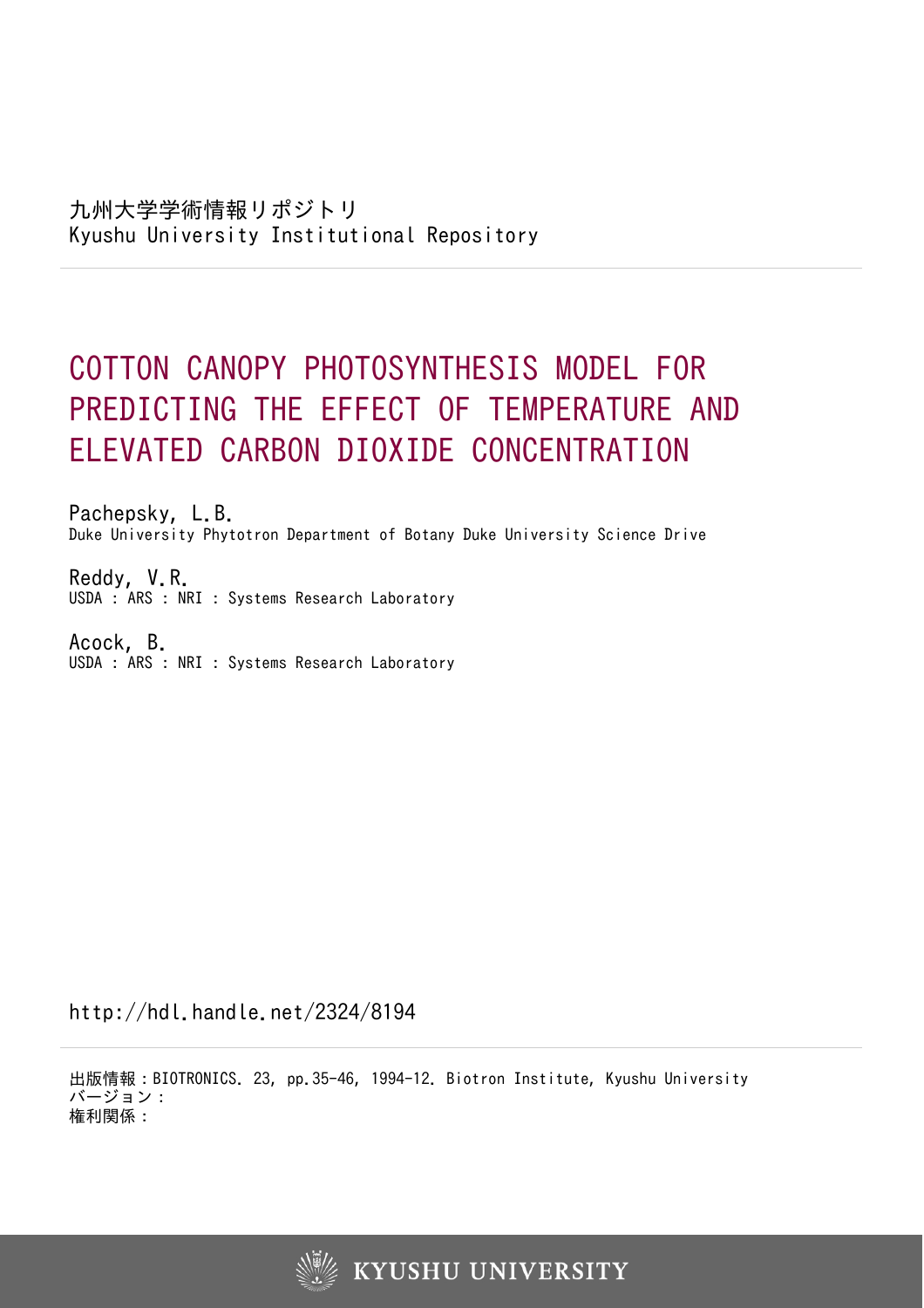# **COTTON CANOPY PHOTOSYNTHESIS MODEL FOR PREDICTING THE EFFECT OF TEMPERATURE AND ELEVATED CARBON DIOXIDE** CONCENTRA**TION**

L. B. PACHEPSKY\*, V. R. REDDY\*\* and B. ACOCK\*\*

*\*Duke University Phytotron, Department of Botany, Duke University, Science Drive, Durham NC, 27708, USA \*\*USDA* : *ARS: NRI: Systems Research Laboratory, Rm 008, Bldg 007, BARC-West, Beltsville MD, 20705, USA*

(Received April 27, 1994; accepted June 22, 1994)

PACHEPSKY L. R, REDDY V. R. and ACOCK R *Cotton canopy Photosynthesis model for predicting the effect of temperature and elevated carbon dioxide concentration.* BIOTRONICS 23, 35-46, 1994. A four-step process for building a cotton canopy photosynthesis model is proposed. Experimental data were obtained from measurements of canopy  $CO<sub>2</sub>$  exchange of cotton grown in daylit controlledenvironment chambers in a range of  $CO<sub>2</sub>$  concentrations ( $[CO<sub>2</sub>]$ ) and temperatures. The first step in modeling was to fit the hyperbolic model of canopy photosynthesis to light response curves for each combination of temperature and  $[CO<sub>2</sub>]$ . The second step included selecting equations that describe the dependencies of the parameters of the hyperbolic model on temperature and  $[CO_2]$ . The third step was to combine these equations with the hyperbolic model in a composite model. Then the parameters in the equations were recalculated fitting the composite model to the entire data set. This fourth step proved to be essential for good model accuracy. The resulting composite model was shown to be qualitatively and quantitatively adequate to describe the effects of light, temperature, and  $[CO<sub>2</sub>]$  in predicting cotton productivity in a changing environment.

**Key words:** *Gossypium hirsutum* L.; cotton; photosynthesis; step-by-step modeling; validation; parameterization.

## **INTRODUCTION**

Carbon dioxide concentration ( $[CO<sub>2</sub>]$ ) in the atmosphere is increasing and is expected to change the global climate, leading to an increase in air temperature (25). The responses of plants to elevated  $[CO<sub>2</sub>]$  and temperature have become important subjects of research. These responses depend on species and they are complicated by interactions between various factors (9). Numerous publications have documented the marked response of cotton to an increase in [CO<sub>2</sub>]. In a survey of more than 400 studies, Kimball  $(I6)$  calculated that doubling  $[CO_2]$ produces an average 33% increase in crop yield, with cotton showing a much stronger response.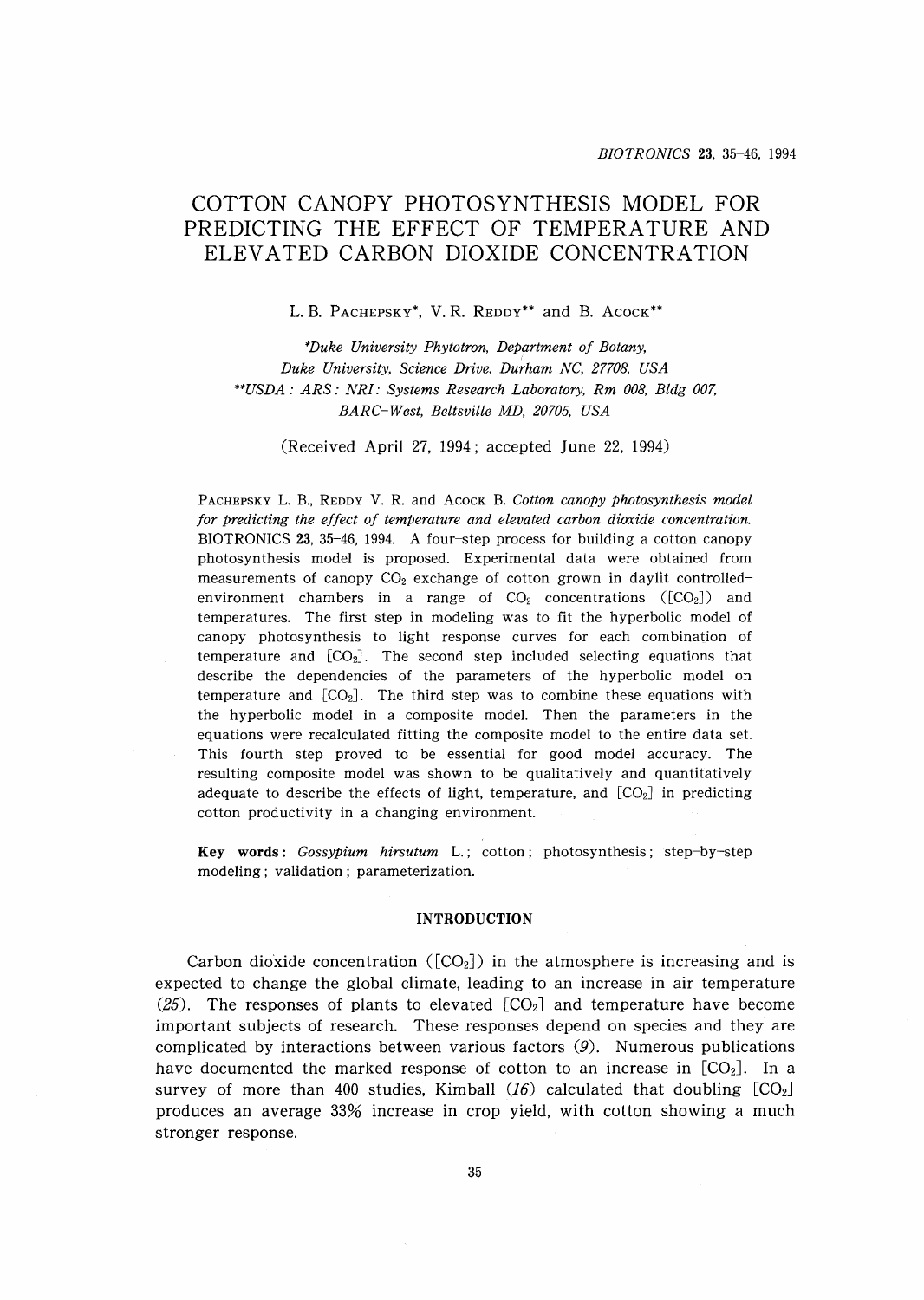Models are valuable tools to predict the growth and yield of crops in conditions of increasing atmospheric  $[CO<sub>2</sub>]$  and temperature (4). Crop photosynthesis models represent a necessary component of the models used to estimate crop productivity in a changing environment. The dependence of crop photosyn- thesis on light intensity has a characteristic hyperbolic shape. It is often expressed by Acock's  $(1)$  equation:

$$
P = \frac{\alpha_c I \tau_c C}{\alpha_c I + \tau_c C} + \beta \tag{1}
$$

where *P* is gross canopy  $CO_2$  exchange rate, mg m<sup>-2</sup> s<sup>-1</sup>; *I* is the light flux density incident on the canopy, W  $m^{-2}$ ; C is  $[CO_2]$  in air, mg  $m^{-3}$ ;  $\alpha_c$  is canopy light utilization efficiency, mg CO<sub>2</sub> W<sup>-1</sup>;  $\tau_c$  is canopy conductance to CO<sub>2</sub> transfer, m s<sup>-1</sup>; and  $\beta$  is a matching term, mg m<sup>-2</sup> s<sup>-1</sup>, related to the net excess of respiration over photosynthesis at low light intensities.

The hyperbolic model Eq. (l) has been used in simulating the productivity of various crops  $(2)$ , including cotton crops  $(24)$ . However there have been no attempts to validate this model in an elevated  $[CO<sub>2</sub>]$  environment. The purpose of this research was  $(i)$  to assess and quantify the applicability of the model Eq. (1) to simulation of photosynthetic response to light intensity at elevated  $[CO<sub>2</sub>]$ and temperature, and (ii) to analyze the dependencies of model parameters  $\alpha_c$ ,  $\tau_c$ , and  $\beta$  on environmental variables.

#### **MATERIALS AND METHODS**

Cotton *(Gossypium hirsutum* L., cv. DPL 50) seeds were selected for . uniformity and planted in 11 rows with 5 plants per row in naturally irradiated controlled-environment plant growth chambers previously described (24). The chambers consisted of a steel bin containing the rooting medium and measuring 1.0 m high by 2.0 m long by 0.5 m wide. An acrylic base on top of this soil bin held the aerial parts of the plants and measured  $2.0 \text{ m}$  high by  $2.0 \text{ m}$  long by  $1.5$ m wide. The soil was a mixture of sand and vermiculite with slow-release micronutrients. Some plant rows were gradually removed as plants grew to reduce competition for light. Graded shade cloths were hung around the chambers' sides up to plant height to simulate the decreased light intensity caused by adjacent plants in field conditions.

Various temperatures and  $[CO<sub>2</sub>]$  were imposed at 15 days after emergence (DAE). In the first experiment, air temperatures in the growth chambers were maintained at 15/7, 20/12, 25/17, 30/22, and 35/27°C (day/night). Carbon dioxide concentrations were maintained at 350 or 700  $\mu$ L L<sup>-1</sup> at every temperature level. In the second experiment  $[CO_2]$  were maintained in four chambers at 450, 600, 750 and 900 $\mu$ L L<sup>-1</sup>, all with the same temperature (30/18°C day/night).

Air temperature,  $[CO_2]$ , and irrigation in the chambers were computer controlled and/or monitored. The temperatures in the growth chambers were maintained to within  $\pm 0.1^{\circ}$  of the set points for 95% of the time, CO<sub>2</sub>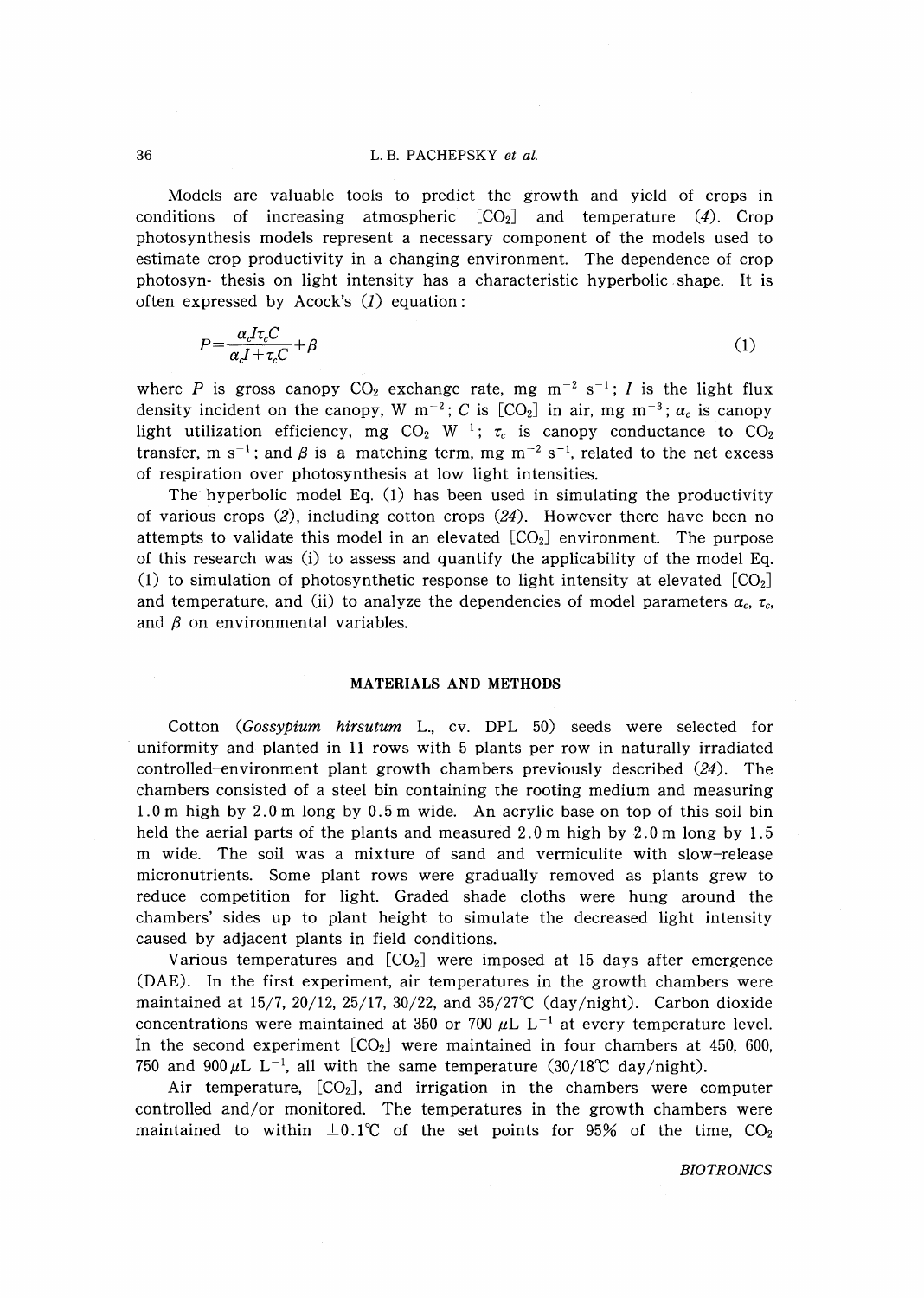concentrations to within  $\pm 10 \mu L$  L<sup>-1</sup>. Irradiance was more variable in the afternoon than in the morning. The maximal value of irradiance each day varied between 670 and 1,030 W  $\mathrm{m}^{-2}$ .

Dewpoint temperatures were not controlled but were measured at 10-s intervals with gold mirror hygrometers installed inside the return air line. The variability of dewpoint temperature was higher in daytime than in nighttime but both were relatively stable during the experimental period. Hence the humidity for every treatment did not change significantly and varied around 60%. The wind speed associated with air circulation in the cabinets was constant at 6.9 Km/hr.

Each night, the leakage rate of each chamber was determined automatically (3). During the day, the amount of  $CO<sub>2</sub>$  injected, the air chamber volume, atmospheric pressure, chamber temperature, and chamber leakage rate were used to calculate net canopy photosynthetic or respiratory rates over each 15-min interval. Carbon dioxide injection rates were recorded manually three times per day. Photosynthetically active radiation (PAR) was integrated over the same 15 min and used to produce daily plots of net photosynthesis vs PAR.

Gross canopy  $CO<sub>2</sub>$  exchange rate was calculated by subtracting dark respiration rate measured at daytime temperature during the first hour of the night, from all values of measured net photosynthesis rate. These calculations were performed during flowering at 63 DAE for the various day/night temperatures and at 83-102 DAE for the various  $[CO<sub>2</sub>]$ .

#### **DATA ANALYSIS**

Since the dependencies of  $CO<sub>2</sub>$  exchange rate on environmental factors are known to be nonlinear  $(1)$ , we took the following steps in the data analysis:

Step 1. Assess the ability of Eq.  $(1)$  to fit the data on  $CO<sub>2</sub>$  exchange vs. light intensity for various environmental conditions.

Step 2. Find the equations that describe the dependencies of Eq.  $(1)$ parameters on temperature and  $[CO<sub>2</sub>]$  and fit these dependencies to the values obtained in Step 1.

Step 3. Insert these equations into Eq. (l) to obtain the composite model of the dependence of  $CO<sub>2</sub>$  exchange rate on light intensity, temperature, and  $[CO<sub>2</sub>]$ .

Step 4. Fit the composite model to the entire data set.

Two types of criteria for model performance were used to accomplish Step 1. The quantitative adequacy of the model to describe the data set was assessed by comparing the variability of the observed data with the variability of the model prediction. The F-test was used to compare estimates of the lack-of-fit variance and the pure error variance. If there were no significant differences between them the model could be considered quantitatively adequate  $(13, 23, 26)$ . The critical value of the F statistic was  $F_{N-k,k-p}$ , where *N* is the total number of measurements including all replications,  $k$  is the number of treatments, and p is the number of model parameters. Qualitative adequacy of the model was tested by the autocorrelation coefficient of model errors. The absence of significant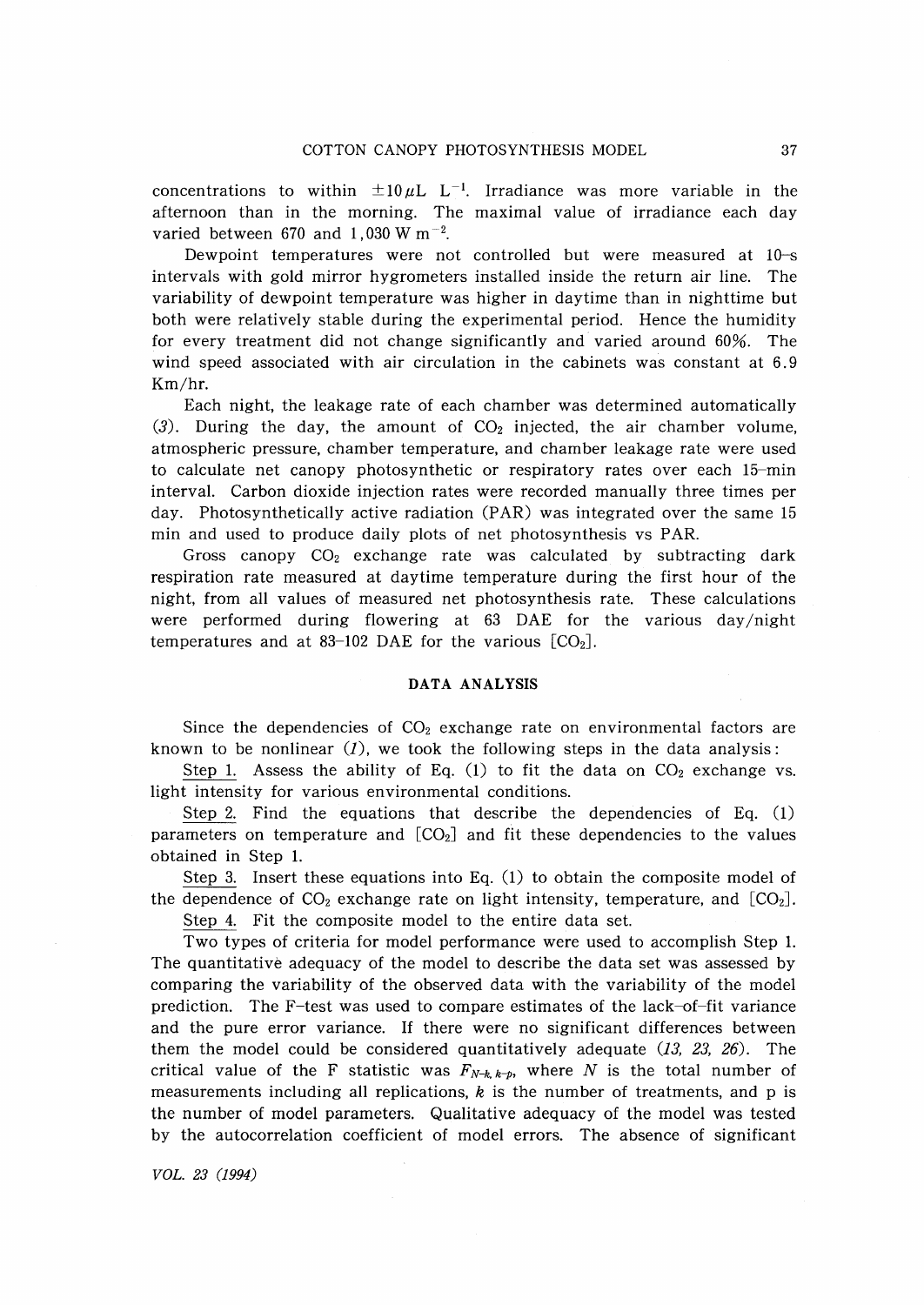difference between the autocorrelation coefficient and zero indicated a qualitative correspondence between the model and the data  $(21)$ .

To perform Step 2, we visualized the dependencies of the estimated parameters of Eq. (1) on temperature and  $[CO_2]$ . The required equation had to follow the shapes of the dependencies and have  $N/3$  or fewer parameters. The quality of the approximation was characterized by the correlation coefficient between the values of the parameters estimated by fitting Eq. (1) and the values of the parameters calculated by the equation under consideration. We could not use any criteria based on the variability of the residuals because we had estimates of the standard errors of the coefficients but no estimates of the standard deviations of the coefficients.

When performing Step 4, we kept the functional structure of the equation found in Step 2. However, the values of the parameters in these equations were no longer considered valid. Instead, they were treated as the first approximation because, in general, a multiple nonlinear regression (the composite model) cannot be reduced to a series of nonlinear regressions of a lower order(the component equations). Therefore, even though Eq. (1) fitted well to each experimental light response curve, and the equation fitted well to the dependencies of the Eq. (1) parameters on temperature and  $[CO<sub>2</sub>]$ , their combination might not have been an optimal fit to the entire data set if the parameter values in the equations had been preserved. These coefficients needed to be adjusted because of the nonlinearity of the composite model. Hence Step 4 was necessary.

A modified Marquardt algorithm was used to calculate all nonlinear regressions (20). Estimates of parameters and standard errors of estimates were calculated. A significance level  $p \le 0.01$  was accepted for all statistical tests.

# **RESULTS**

Typical examples of the experimental data sets are presented in Fig. 1. The scatter of photosynthesis rate data in temperatures of 25/17 (Fig. le) and *35/2rc* (Fig. 1f) was small and was approximately the same for all values of  $[CO<sub>2</sub>]$ . However, for both the 350 and 700  $\mu$ L L<sup>-1</sup> [CO<sub>2</sub>], at the lower temperatures of 15/ 7 and 20/l2°C the scatter of the data was significantly larger. This was caused by a smaller signal/noise ratio.

The parameters resulting from data fitting and statistical analysis are shown in Table 1. Analysis of the quantitative adequacy of the model by F-test showed that the model adequately described the experimental data in all 14 cases  $(F \leq F_{k-p,N-k}$ , Table 1). The analysis of residuals demonstrated the qualitative adequacy of the model. The residuals were randomly distributed along the light intensity axis (Fig. 2). The hypothesis of zero median could not be rejected for all treatments. The autocorrelation coefficient values  $\kappa$  were lower than the critical value  $\kappa_{cr}$  in 11 cases, and in the other 3 cases the value of  $\kappa$  was close to the critical value (Table 1).

The estimated average canopy light utilization efficiency values  $\alpha_c$  are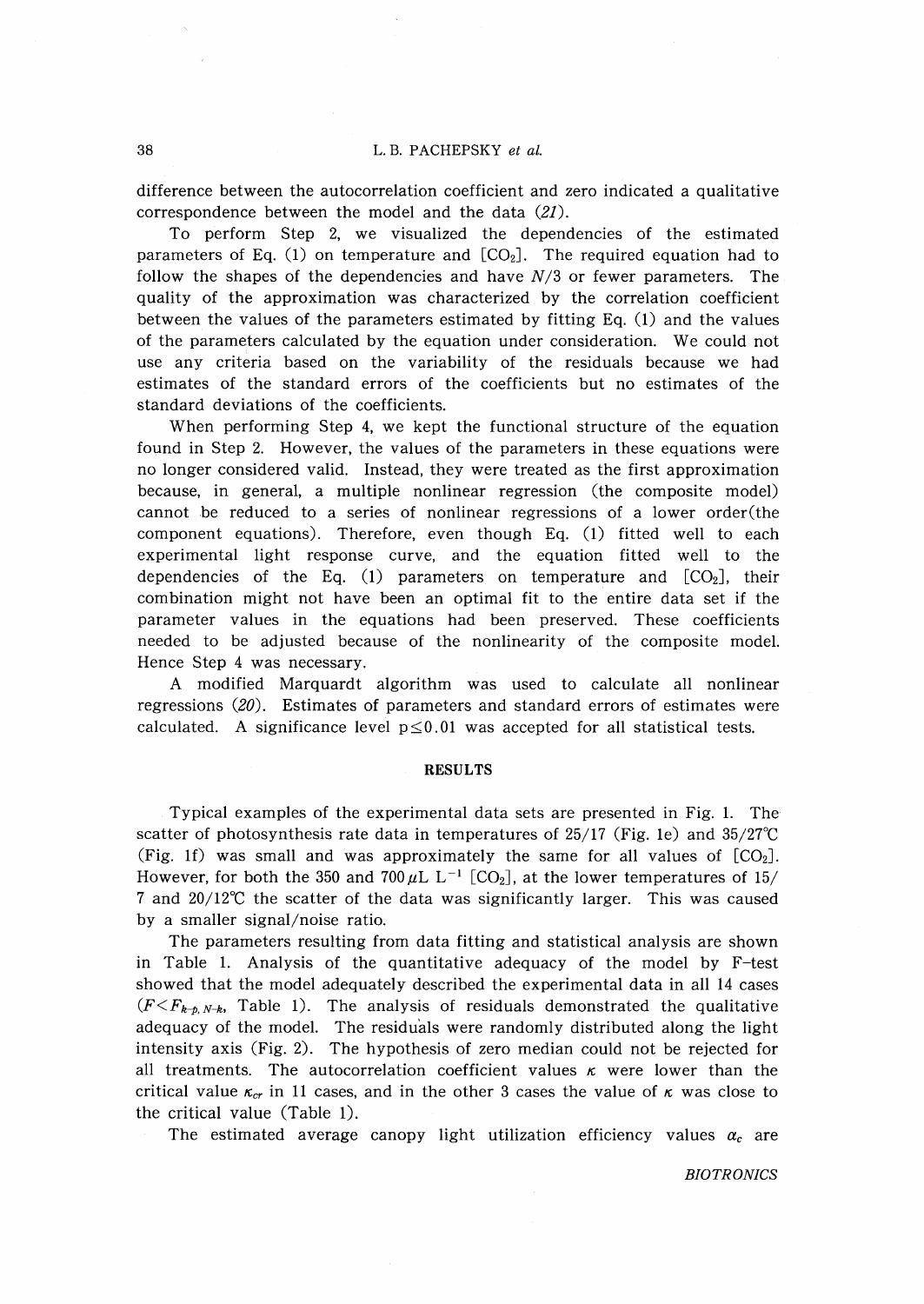

Fig. 1. Photosynthesis light response curves for a cotton canopy, measured points and fitted curves for various treatments:  $a - 30/18^{\circ}C$ , 450 ppm [CO<sub>2</sub>]; b - 30/18<sup>o</sup>C, 900 ppm  $[CO_2]$ ; c - 15/7°C, 350 ppm  $[CO_2]$ ; d - 20/12°C, 700 ppm  $[CO_2]$ ; e - 25/17°C, 350 ppm  $[CO_2]$ ; f  $-35/27^{\circ}$ C, 700 ppm [CO<sub>2</sub>].

Table 1. Parameters and performance statistics of the hyperbolic model Eq. (l) calculated for various  $[CO_2]$  and day/night temperatures,  $T_d/T_n$ . Values of canopy light utilization efficiency,  $\alpha_c$ , canopy conductance to CO<sub>2</sub> transfer,  $\tau_c$ , and matching term,  $\beta$ were estimated by F statistics with critical value  $F_{k-p,N-k}$  and by coefficient of autocorrelation,  $\kappa$ , with critical value  $\kappa_{cr}$ .

| Treatment        |                            |                 | Parameters                                |                                      |                             | <b>Statistics</b> |                  |               |      |
|------------------|----------------------------|-----------------|-------------------------------------------|--------------------------------------|-----------------------------|-------------------|------------------|---------------|------|
| No.              | [CO <sub>2</sub> ],<br>ppm | $T_d/T_n$<br>°C | $\alpha_c \times 10^3$ ,<br>$mg$ $W^{-1}$ | $\tau_c \times 10^3$ ,<br>$m s^{-1}$ | β,<br>mg $\ m^{-2}\,s^{-1}$ | $F_{k-p, N-k}$    | $\boldsymbol{F}$ | $\kappa_{cr}$ | κ    |
| 1                | 450                        | 30/18           | 8.64                                      | 12.85                                | 0.43                        | 2.80              | 0.59             | 0.27          | 0.17 |
| $\boldsymbol{2}$ | 600                        | 30/18           | 10.54                                     | 7.79                                 | 0.41                        | 2.92              | 1.17             | 0.30          | 0.05 |
| 3                | 750                        | 30/18           | 10.57                                     | 9.59                                 | 0.26                        | 3.07              | 0.52             | 0.30          | 0.18 |
| 4                | 900                        | 30/18           | 7.29                                      | 13.15                                | 0.06                        | 2.92              | 1.91             | 0.30          | 0.00 |
| $\overline{5}$   | 350                        | 15/7            | 2.80                                      | 0.90                                 | 0.01                        | 2.41              | 0.68             | 0.25          | 0.25 |
| 6                | 350                        | 20/12           | 2.80                                      | 1.86                                 | $-0.05$                     | 2.41              | 2.22             | 0.25          | 0.05 |
| 7                | 350                        | 25/17           | 6.15                                      | 12.07                                | 0.19                        | 2.41              | 0.91             | 0.25          | 0.14 |
| 8                | 350                        | 30/22           | 6.66                                      | 14.72                                | 0.49                        | 2.54              | 0.89             | 0.25          | 0.25 |
| 9                | 350                        | 35/27           | 7.90                                      | 15.52                                | 0.46                        | 2.54              | 1.79             | 0.25          | 0.26 |
| 10               | 700                        | 15/7            | 3.09                                      | 0.47                                 | 0.13                        | 2.50              | 0.83             | 0.25          | 0.19 |
| 11               | 700                        | 20/12           | 3.23                                      | 2.31                                 | 0.19                        | 2.50              | 0.79             | 0.25          | 0.16 |
| 12               | 700                        | 25/17           | 6.65                                      | 8.45                                 | 0.12                        | 2.54              | 1.56             | 0.25          | 0.02 |
| 13               | 700                        | 30/22           | 10.61                                     | 11.82                                | 0.45                        | 2.54              | 1.13             | 0.25          | 0.17 |
| 14               | 700                        | 35/27           | 10.57                                     | 13.64                                | 0.30                        | 2.54              | 1.36             | 0.25          | 0.15 |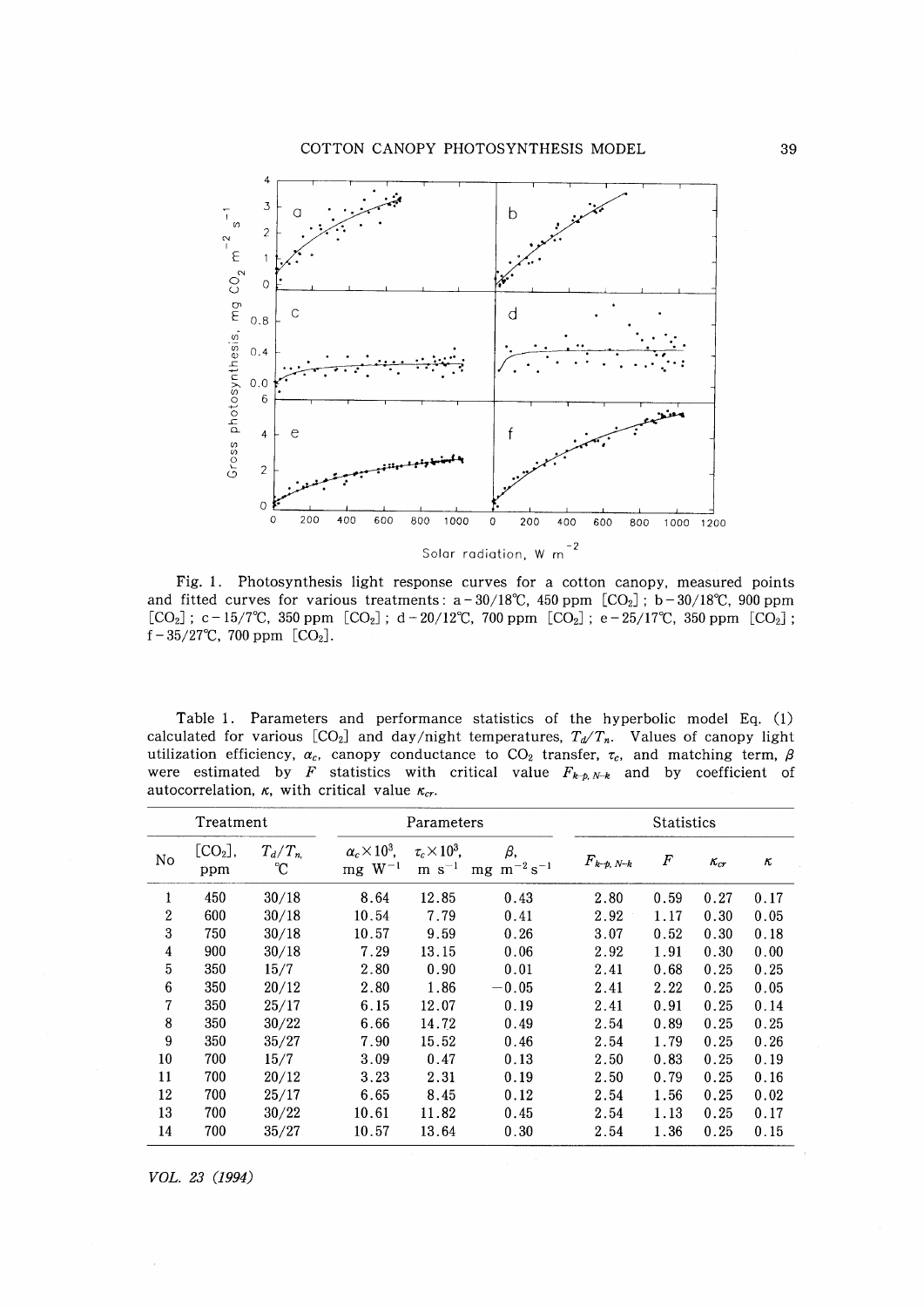

Fig. 2. Residuals for the hyperbolic model [Eq. (l)] for the same treatments as in Fig. 1, a through f.

depicted in Fig. 3a. They varied from 0.00277 to 0.01061 mg  $CO<sub>2</sub> W<sup>-1</sup>$  (Table 1). The estimated standard errors of  $\alpha_c$  were rather high, as shown in Fig. 3a and there were no statistically significant differences between the estimated average  $\alpha_c$  values corresponding to different temperatures and  $[CO_2]$ . However the distribution of estimated averages in Fig. 3a suggests that average  $\alpha_c$  depends both on temperature and  $[CO<sub>2</sub>]$ . We chose the logistic approximation of the dependence:

$$
\frac{\alpha_{max} - \alpha_c}{\alpha_{max} - \alpha_{min}} = \frac{1}{1 + e^{\frac{T - T_{50,a}}{q_a}}}
$$
(2)

where  $\alpha_{max}$  is the upper limit of the  $\alpha_c$  values;  $\alpha_{min}$  is the lower limit of the  $\alpha_c$ values;  $T_{50,a}$  is the temperature at which the curve has an inflection point and the  $\alpha_c$  value is midway between  $\alpha_{max}$  and  $\alpha_{min}$ ; and  $q_{\alpha}$  is a steepness factor that shows the steepness of the transition of the  $\alpha_c$  value from  $\alpha_{max}$  to  $\alpha_{min}$  as the temperature increases. We assumed the upper limit  $\alpha_{max}$  to be linearly dependent on  $[CO_2]$  so that  $\alpha_{max} = \alpha_{max,amb} + b_{\alpha} [CO_2]$ . The parameters of Eq. (2) are listed in Table 2. Calculated values of  $\alpha_c$  are compared with estimated averages in Fig. 3. The correlatjon coefficient is equal to 0.91.

The estimated values of canopy conductance to  $CO<sub>2</sub>$  transfer  $\tau_c$  are shown in Fig. 3b. They ranged from  $0.47 \times 10^{-3}$  to 0.016 m s<sup>-1</sup> (Table 1). The dependence of  $\tau_c$  on temperature is statistically significant and has the same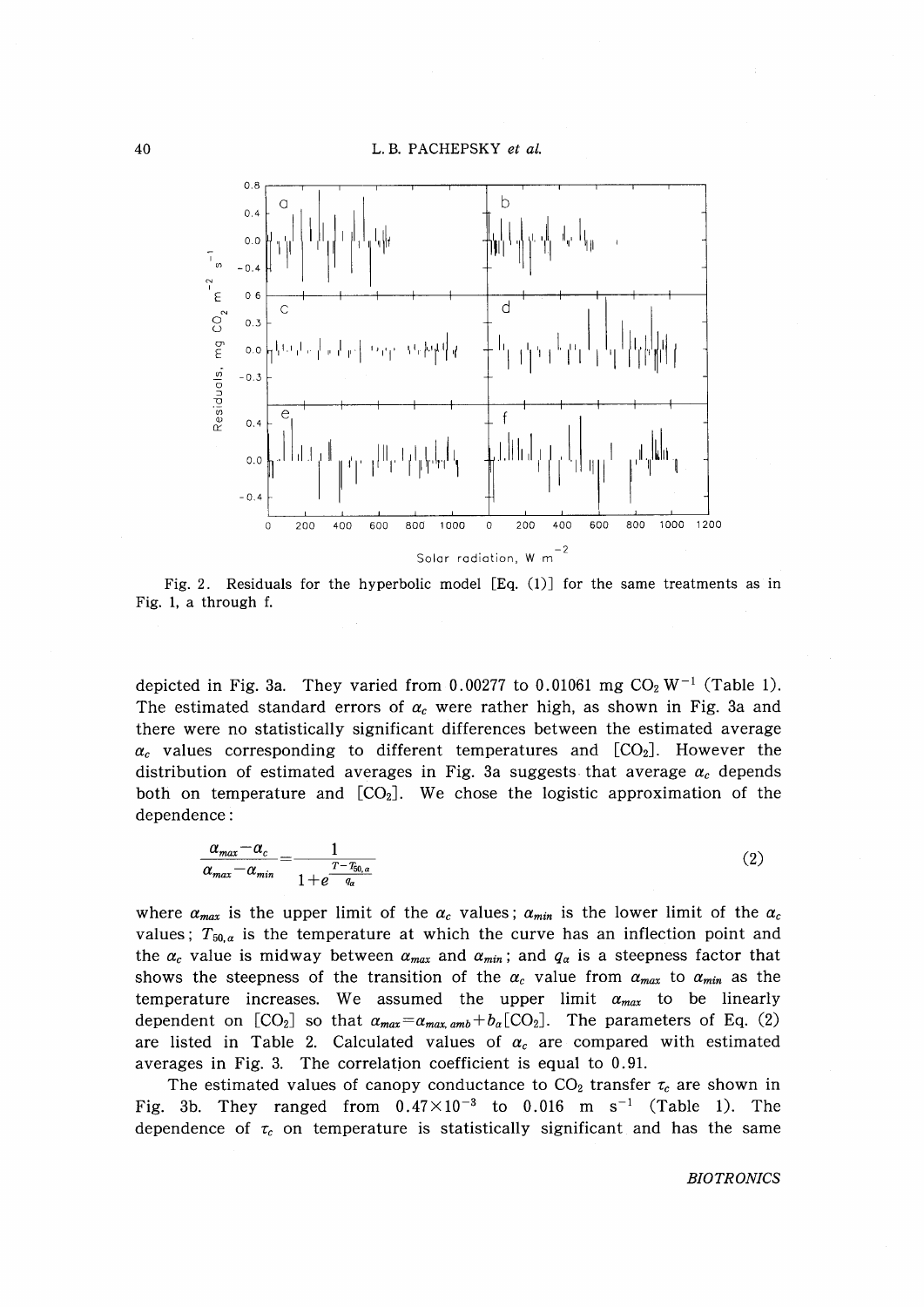



Fig. 3. Dependencies of the parameters of the model [Eq. (l)] on temperature. Circles correspond to ambient  $[CO<sub>2</sub>]$ , triangles correspond to elevated  $[CO<sub>2</sub>]$ ; for both circles and triangles, smaller symbols are for values calculated by Eqs. (2), (3), and (4) and larger ones correspond to the fit by Eq. (l). Error bars designate standard errors of estimates.

| Parameter                                |       | Value   |
|------------------------------------------|-------|---------|
|                                          | a     | b       |
| $\alpha_{max, \, amb} \times 10^3$       | 8.45  | 9.23    |
| $\alpha_{min}\times 10^3$                | 2.76  | 2.40    |
| $T_{50,\,\alpha} \times 10^{-1}$         | 2.46  | 2.58    |
| $q_{\alpha}$                             | 1.82  | 3.30    |
| $b_{\alpha}$ $\times$ 10 <sup>6</sup>    | 3.63  | 1.26    |
| $\tau_{max, \; amb} \times 10^3$         | 14.20 | 14.55   |
| $\tau_{min}\!\times\!10^3$               | 0.43  | 0.70    |
| $T_{\rm 50, \, \tau} \rm{\times}10^{-1}$ | 2.40  | 2.37    |
| $q_{\tau}$                               | 1.71  | 1.03    |
| $b_{\tau}$ $\times$ 10 <sup>6</sup>      | 6.48  | 0.00    |
| $a_{\beta}$                              | 0.26  | $-0.26$ |
| $b_\beta\!\times\!10^1$                  | 0.26  | $-0.26$ |
| $c_\beta\times 10^5$                     | 1.12  | $-1.02$ |

Table 2. Parameters of the composite  $CO<sub>2</sub>$  exchange model as estimated from (a) fitting Eq. (l) to separate light response curves, and (b) fitting the composite model to all light response curves simultaneously.

*VOL.* 23 (1994)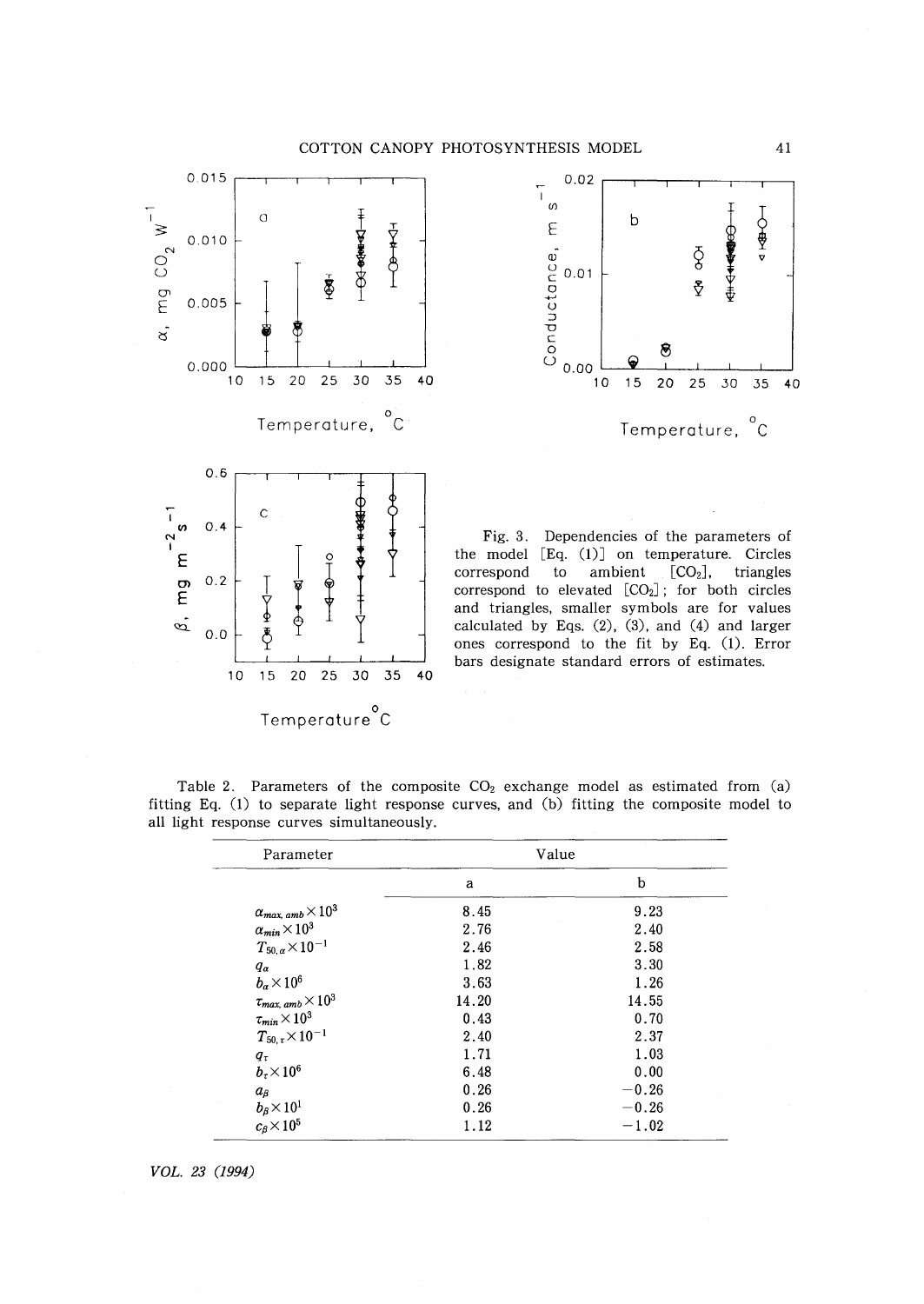shape as the temperature dependence of  $\alpha_c$ . Figure 3b shows that, unlike the  $\alpha_c$ values, the values of  $\tau_c$  tend to decrease with increasing  $[CO_2]$ . A logistic approximation was also used to describe the data for  $\tau_c$ 

$$
\frac{\tau_{max} - \tau_c}{\tau_{max} - \tau_{min}} = \frac{1}{1 + e^{\frac{T - T_{50,\tau}}{q_\tau}}}
$$
(3)

where  $\tau_{max}$  is the upper limit of the  $\tau_c$  values;  $\tau_{min}$  is the lower limit of the  $\tau_c$ values;  $T_{50,\tau}$  is the temperature at which the curve has an inflection point and the  $\tau_c$  value is midway between  $\tau_{max}$  and  $\tau_{min}$ ; and  $q_{\tau}$  is a steepness factor. We assumed the upper limit  $\tau_{max}$  to be linearly dependent on  $[CO_2]$  so that  $\tau_{max}$  $\tau_{max,amb} + b_r$  [CO<sub>2</sub>]. The parameters for Eq. (2) are listed in Table 2. The calculated values of  $\tau_c$  are compared with estimated averages in Fig. 3b. The correlation coefficient is equal to 0.79.

The estimated averages of the parameter  $\beta$  are depicted in Fig. 3c. Parameter  $\beta$  clearly depends on temperature. To incorporate these features of the dependencies, we selected the nonlinear equation:

$$
\beta = a_{\beta} - (b_{\beta} - c_{\beta} [CO_2])T \tag{4}
$$

where  $a_{3}$ ,  $b_{\beta}$  and  $c_{\beta}$  are constants. Values of the constants are presented in Table 2. Calculated values of  $\beta$  are compared with estimated averages in Fig. 3c. The correlation coefficient is equal to 0.77.

The composite model characterizing the dependence of  $CO<sub>2</sub>$  exchange on environmental factors is represented by Eq. (1) with coefficients  $\alpha_c$ ,  $\tau_o$  and  $\beta$ dependent on temperature and  $[CO<sub>2</sub>]$  according to Eqs. (2), (3), and (4), respectively. Eqs.  $(1)$ ,  $(2)$ ,  $(3)$ , and  $(4)$  seem to reflect properly the shapes of the corresponding dependencies.

The coefficients of Eqs.  $(2)$ ,  $(3)$ , and  $(4)$  were recalculated by fitting the composite model to the entire data set of 796 points for all canopy light response curves. The new values of the coefficients are presented in Table 2. Mean square error of the composite model decreased by 15% after recalculation, and improvement appears to be statistically significant. Correspondence between measured and calculated  $CO<sub>2</sub>$  exchange rates is shown in Fig. 4. The F-test showed that the composite model was quantitatively adequate to describe the experimental data.

#### **DISCUSSION**

Table 2 allows comparison of the parameter values obtained from fitting Eqns. 2, 3, and 4 to the estimated average parameters of Eq.  $(1)$  with those obtained from fitting the composit model to the entire data set as mentioned above. The dependence of canopy conductance on  $[CO<sub>2</sub>]$  disappeared in the composite model, and the dependence of light utilization efficiency on  $[CO<sub>2</sub>]$ became weaker. The steepness of the temperature dependencies increased for canopy conductance and decreased for light utilization efficiency.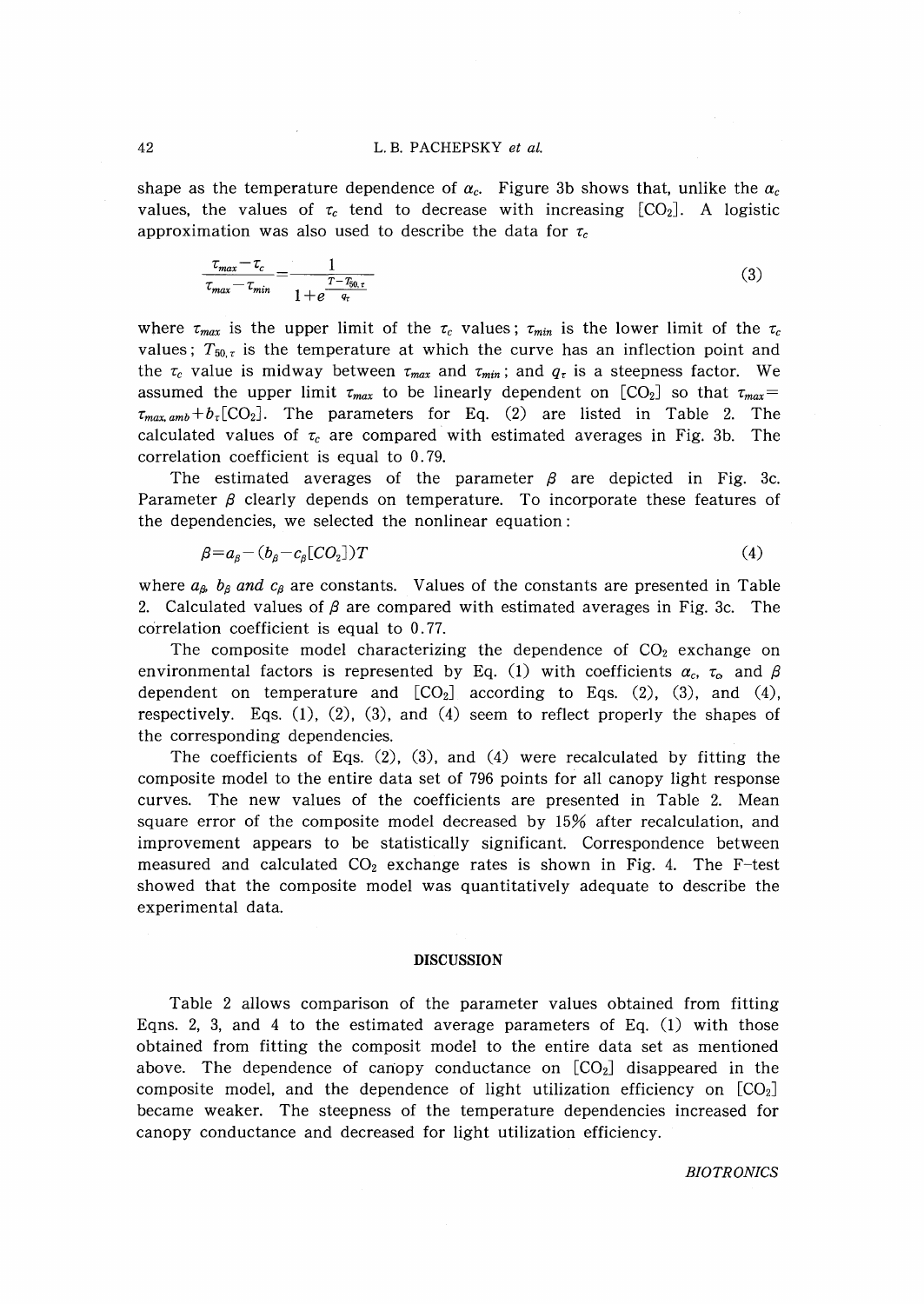

Fig. 4. Comparison of the composite model predictions with the experimental data.

Both light utilization efficiency and conductance to  $CO<sub>2</sub>$  transfer can be measured as characteristics of leaf photosynthesis. There is no direct correspondence between these values for leaves and for canopies since leaf conductance, light intensity and other environmental factors vary with depth in the canopy  $(1)$ . However, it is interesting to compare the dependencies of the  $CO<sub>2</sub>$  exchange parameters on environmental factors at two different levels of organization of the plant organism, i. e., at the leaf level and at the canopy level, to assess the validity of modeling of the canopy as a "big leaf."

Leaf light utilization efficiency is a characteristic analogous to the quantum efficiency of photosynthesis  $(Q_E)$ , which has been measured for the leaves of some species. Published values of  $Q_E$  vary from 0.0105 to 0.0148 mg  $CO_2$  W<sup>-1</sup> at 330 ppm CO<sub>2</sub>, 21% O<sub>2</sub>, and 30°C (7, 11, 12). The value of  $\alpha_c$  calculated in this study for the light response curve at 350 ppm  $CO<sub>2</sub>$  and at a day/night temperature of 30/18°C was 0.01059 mg W<sup>-1</sup>, i.e. it was close to the lower limit known for  $Q_E$  values. When conditions differed from the standard,  $\alpha_c$  values in a range of 0.00277 to 0.00584 mg  $W^{-1}$  were found.

Harley and Tenhunen (15) used a constant value of  $\alpha_c = 0.00875$  mg CO<sub>2</sub> W<sup>-1</sup>  $(0.06 \text{ mol } CO<sub>2</sub> \text{ mol}^{-1}$  photons) in their crop photosynthesis model. That value is close to the mean  $\alpha_c$  value of 0.00696 mg  $W^{-1}$  calculated for the light response curves in the current study. However, one can encounter significant deviations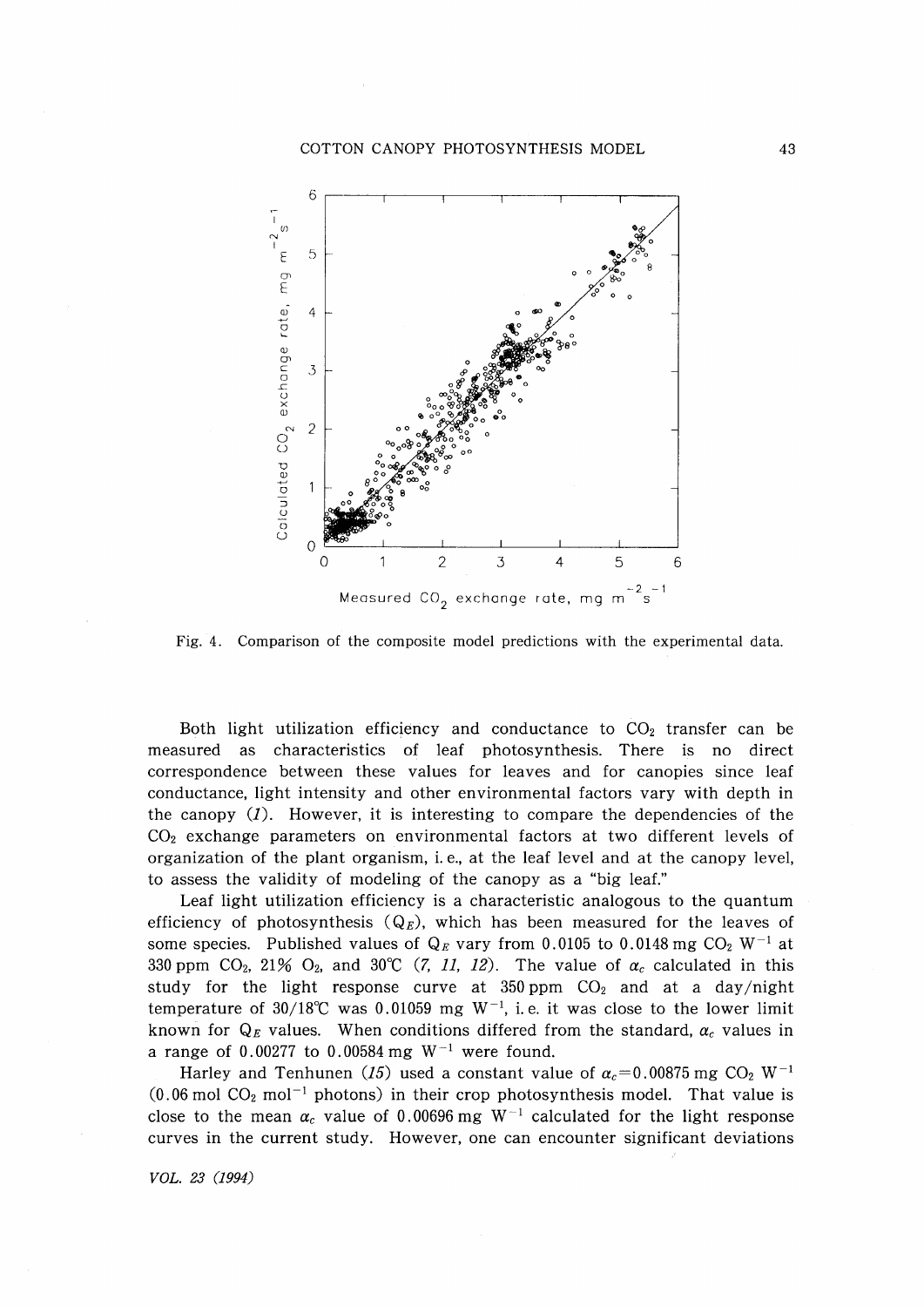from the mean caused by temperature and  $[CO<sub>2</sub>]$  changes (Table 2). Therefore, the incorporation of temperature and  $[CO<sub>2</sub>]$ -dependent parameters can significantly improve the precision of the photosynthesis model.

The dependence of  $Q_E$  on  $[CO_2]$  has been pointed out in several publications (10, 11, 17, 22). The quantum efficiency  $Q_E$  was shown to be dependent on temperature. The character of the dependence is still uncertain. Harley et al.  $(14)$  showed that  $Q_E$  decreased slightly as temperature decreased over the range of 40 to 25°C with a larger reduction below 15°C. In other experiments under ambient  $CO_2$  and  $O_2$  levels, there was a steady decline in  $Q_E$  as temperature increased from 14 to 38°C (10, 11). The current consensus is that  $\alpha$  and  $Q_E$  are nearly constant under moderate conditions for  $C_3$  plants but that they are sensitive to various stresses, including high and low temperature  $(6)$ . The dependence of  $\alpha_c$  on temperature calculated here demonstrates exactly such a behavior, i.e., optimum plateau in vicinity of the 30-35°C interval. Light utilization efficiency,  $\alpha_c$ , expresses the biochemical characteristics of photosynthesis, especially it reflects the carboxylation rate which depends both on temperature and  $[CO<sub>2</sub>]$ .

Typical values of the leaf conductance to  $CO<sub>2</sub>$  transfer lie in the range of 0 to 0.02 m s<sup>-1</sup> (5, 8). The  $\tau_c$  values of this study are in this range. The effect of temperature on leaf conductance to  $CO<sub>2</sub>$  transfer has been reported in numerous publications (e.g., 8). Lösch and Tenhunen  $(18)$  showed that a stomatal aperture maximum in the light was observed at 35°C, with aperture values decreasing at higher and lower temperatures. This is similar to the shape of the dependence of  $\tau_c$  on temperature in this study.

Leaf conductance to  $CO<sub>2</sub>$  transfer is proportional to the stomatal apertures, which are inversely correlated with  $[CO<sub>2</sub>]$  (19). This effect may be important in predicting alterations of aqricultural productivity caused by global climate change. In contrast to other data on leaf conductance, our results do not show a dependence of canopy conductance on  $[CO<sub>2</sub>]$ . A mutual compensation of the effects of  $[CO<sub>2</sub>]$  and different light intensities across the canopy may be one of the reasons. Another reason might be that  $\tau_c$  values were found by extrapolation since light saturation was reached in only 4 of the 14 sets of data: at 15/7 and 20/12°C for both 350 and 700 ppm  $CO<sub>2</sub>$ . Canopy conductance to  $CO<sub>2</sub>$ transfer,  $\tau_c$ , reflects mostly gas diffusion as a part of the process of photosynthesis. Diffusion depends on temperature and on the gradient of gas concentration between atmosphere and intercellular space. So the dependencies for  $\tau_c$  calculated here seem reasonable.

# **CONCLUSIONS**

The hyperbolic equation proved to be flexible enough to simulate cotton canopy CO2 response to variable light intensity at different temperature and [C02] levels. The values of the parameters of the hyperbolic equation increased with increase in temperature. The logistic equation could be used to describe temperature dependencies of both light utilization efficiency and canopy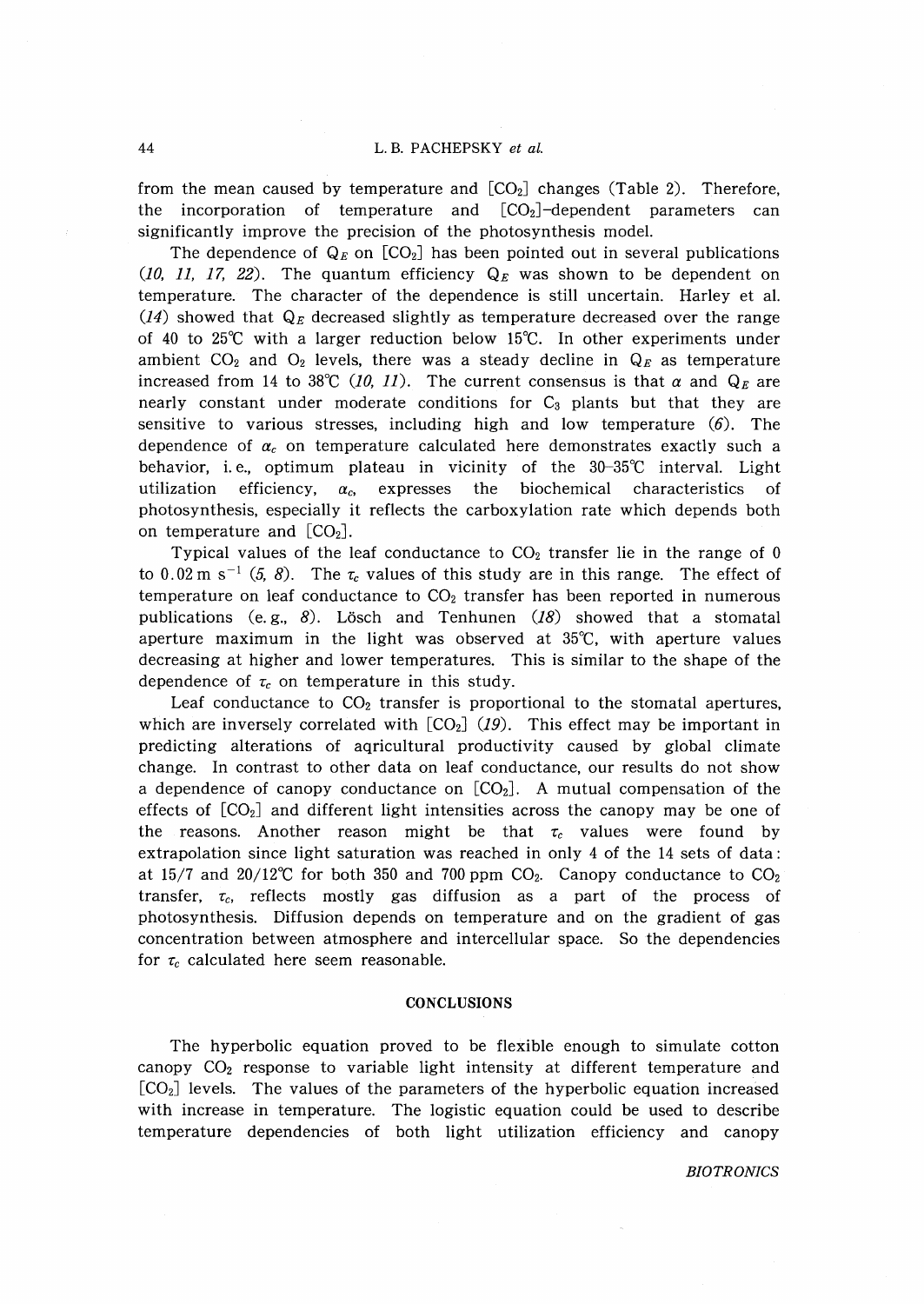conductance to  $CO<sub>2</sub>$  transfer. Maximum values of both parameters depended linearly on  $[CO<sub>2</sub>]$ . A combination of the hyperbolic and logistic equations represented the composite model. Re-estimating the parameters of the logistic dependencies significantly improved the overall performance of the composite model. The dependence of canopy conductance on  $[CO<sub>2</sub>]$  was not evident after parameter re-estimation.

Both canopies and single leaves share some common features of the dependencies of the parameters of the light response hyperbolic model on temperature and  $[CO_2]$ . However, information on the response of canopy  $CO_2$ exchange to a changing environment is too scarce, making collection and analysis of this kind of data important.

#### REFERENCES

- 1. Acock B. (1991). Modeling canopy photosynthetic response to carbon dioxide, light interception, temperature, and leaf traits. Pages 41-56 *in* K. J. Boote and R S. Loomis (eds.) *Modeling Crop Photosynthesis* - *from Biochemistry to Canopy.* CSSA Special publication Number 19. Crop Science Society of America, Inc., American Society of Agronomy, Inc. Madison, WI.
- 2. Acock R, Reddy V. R, Hodges H. F., Baker D. N. and McKinion J. M. (1985). Photosynthetic response of soybean canopies to full-season carbon dioxide enrichment. Agron. J. 77, 942-947.
- 3. Acock B. and Acock M. C. (1989). Calculating air leakage rates in controlledenvironment chambers containing plants. Agron. J. 81, 619-623.
- 4. AlIen L. H., Boote K. J., Jones J. W., Jones P. H., Valle R R., Acock B., Rogers H. H. and Dahlman R.C. (1987). Response of vegetation to rising carbon dioxide: photosynthesis, biomass, and seed yield of soybean. *Global Biogeochemical Cycles* 1, 1-14.
- 5. Ball J. T., Woodrow I. E. and Berry J. A. (1987). A model predicting stomatal conductance and its contribution to the control of photosynthesis under different environmental conditions. Pages 221-224 *in* J. Biggiris (ed.) *Progress in Photosynthesis Research.* Vol. IV. Martinus Nijhoff, Dordrecht.
- 6. Berry J. and Bjorkman O. (1980). Photosynthetic temperature response and adaptation to temperature in higher plants. *Ann. Rev. Plant Physiol.* 31, 491-543.
- 7. Björkman O. and Demmig B. (1987). Photon yield of  $O_2$  evolution and chlorophyll fluorescence characteristics at 77K among vascular plants of diverse origin. *Planta 170,* 489-504.
- 8. Boote K. J. and Loomis R S. (1991). The prediction of canopy assimilation. Pages 109 *-140 in* K. J. Boote and R S. loomis (eds) *Modeling Crop Photosythesis* - *from Biochemistry to Canopy.* CSSA Special Publication Number 19. Crop Science Society of America, Inc., American Society of Agronomy, Inc. Madison WI.
- 9. Cure J.D. and Acock B. (1986). Crop responses to  $CO<sub>2</sub>$  doubling: a literature survey. *Agricultural and Forest Meteorology* 38, 127-145.
- 10. Ehleringer J. and Björkman O. (1977). Quantum yield for  $CO<sub>2</sub>$  uptake in  $C<sub>3</sub>$  and  $C<sub>4</sub>$ plants. Dependence on temperature, CO2, and O<sup>2</sup> concentration. *Plant Physiol.* 59, 86- 90.
- 11. Ehleringer J. and Pearcy R.W. (1983). Variation in quantum yield for  $CO<sub>2</sub>$  uptake among C<sup>3</sup> and C<sup>4</sup> plants. *Plant Physiol.* 73, 555-559.
- 12. Evans J.R. (1987). The dependence of quantum yield on wavelength and growth irradiance. Aust. J. Plant Physiol. 14, 69-79.
- 13. Halfon E. (1985). Is there a best model structure? Ill. Testing the goodness of fit. *Ecological Modelling* 27, 15-23.